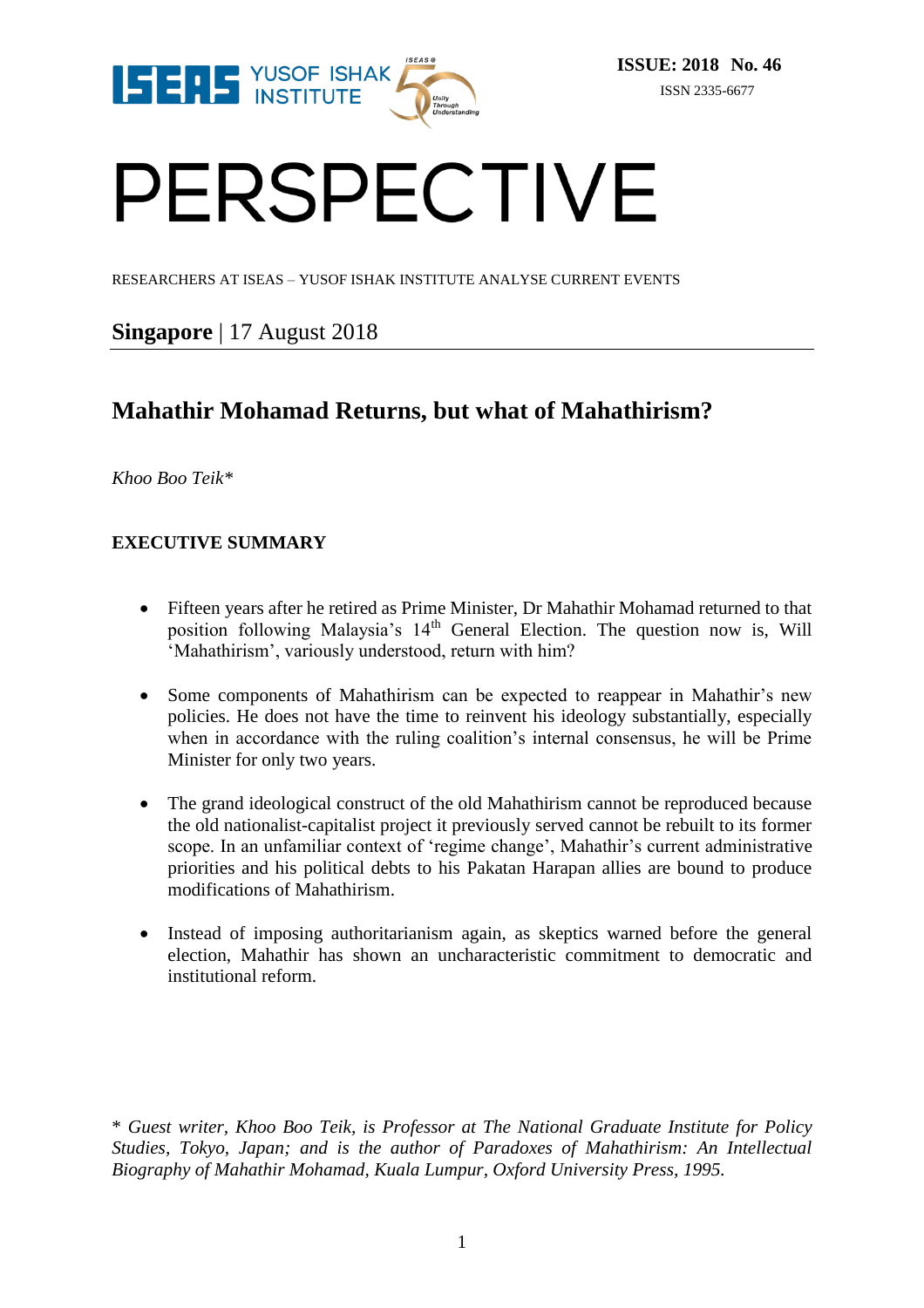

## **INTRODUCTION**

At Malaysia's 14<sup>th</sup> General Election (GE14) held on 9 May 2018, Pakatan Harapan (Harapan, or Pact of Hope), a four-party coalition assembled in 2017, defeated the Barisan Nasional (BN, or National Front) that had ruled the country for 61 years. The next day, Harapan's chairman, Dr Mahathir Mohamad was sworn in as the '7<sup>th</sup> Prime Minister', two months short of his 93<sup>rd</sup> birthday, fifteen years after he retired from office (in October 2003), and 37 after he first became prime minister (in July 1981).

Skeptics in and out of Harapan were worried that 'Old Man Mahathir' would smuggle Mahathirism into government if Harapan won the election. The question may now be posed in a non-hypothetical form: What parts of the old Mahathirism have reappeared and might endure beyond Mahathir's new premiership? Time only permits tentative and speculative answers: the post-GE14 order is three months old while Mahathir, by Harapan's agreement, will head the government for just two years.

## **RECALLING MAHATHIRISM**

In 1995, I introduced the term Mahathirism,<sup>1</sup> as conceptual shorthand for Mahathir's political ideology, itself a composite of his core ideas of nationalism, capitalism, Islam, populism, and authoritarianism. The ideology could be coherently constructed from his speeches, writings and interviews, his practices as a politician, and his policies as a national leader. Mahathirism framed a worldview which was more than Mahathir's alone, and was shared by the social classes and groups closely aligned with his aspirations for Malaysia. Mahathirism held the ruling ideas for the nationalist-capitalist project of which Mahathir was chief formulator and implementer.<sup>2</sup> At its apogee in the first half of the 1990s, the project bore a hegemonic appeal in the form of Mahathir's popular Vision 2020.

Mahathirism, however, lost its grandiosity in 1997-98 when the East Asian financial crisis wrecked the nationalist-capitalist project and the Reformasi Movement eroded the prime minister's legitimacy. Critics and dissidents, especially those whose formative political experience was Mahathir's persecution of Anwar Ibrahim, truncated Mahathirism to 'cronyism' in the regime's economic management, and the 'iron fist' with which the regime managed opposition and dissent.<sup>3</sup> Even this truncated Mahathirism seemed of no matter when the next two prime ministers, Abdullah Ahmad Badawi and Najib Abdul Razak, dissociated themselves from 'Mahathir's legacy' beyond intoning their fidelity to Vision 2020.

#### **MAHATHIRISM ONCE MORE?**

Neither time nor context permits Mahathir to re-articulate at length ideas that he once expressed over several decades. Only snippets encountered here and there might indicate how the different core components of Mahathirism fare today.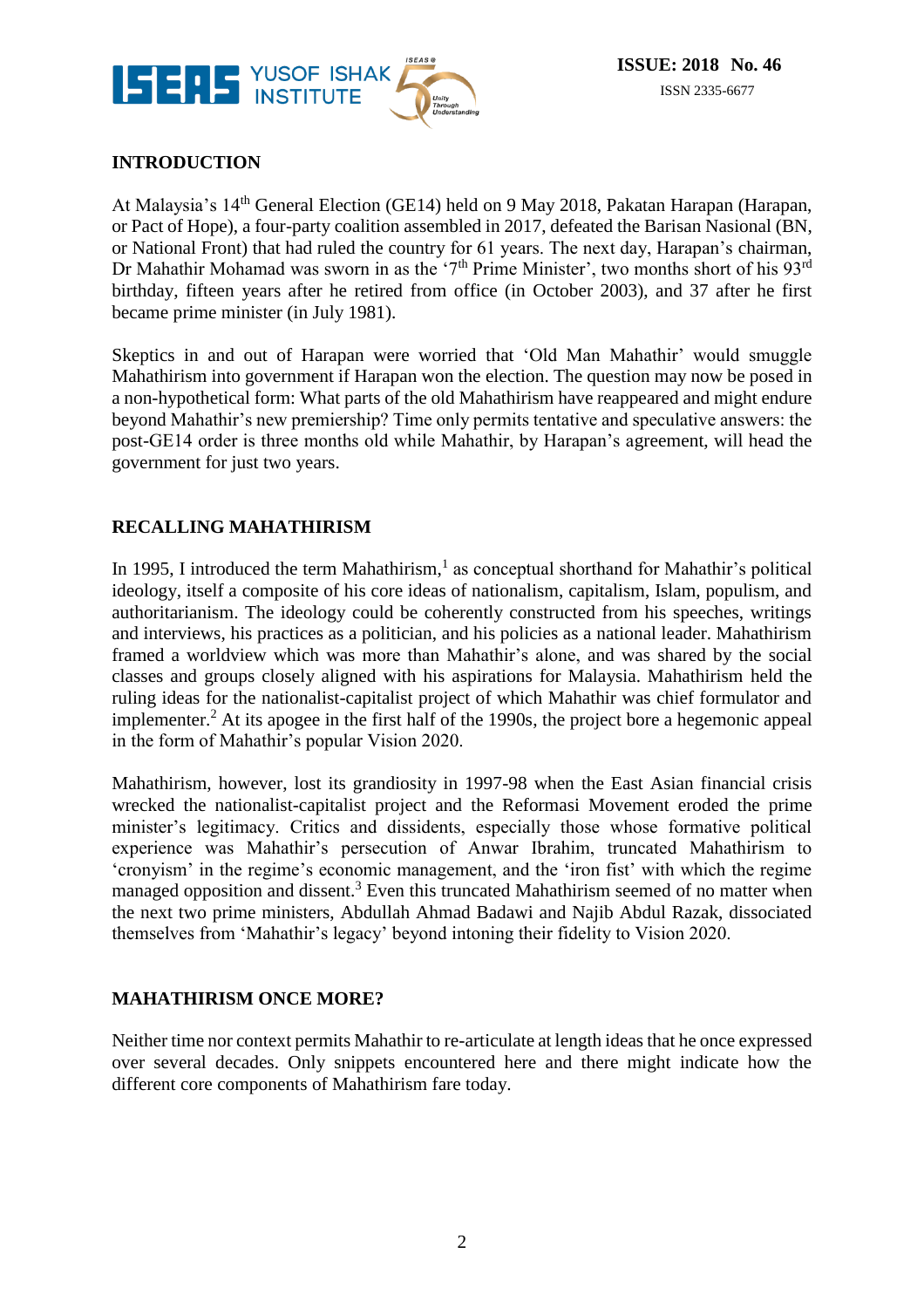

#### *Nationalism*

Mahathir's nationalism had four manifestations. Its oldest was Malay nationalism, traceable to the movement for independence and concern over 'Malay economic backwardness'. Its most promising was a Malaysian nationalism envisioned by his concept of a Malaysian nationality (Bangsa Malaysia). The most pragmatic was economic nationalism which encompassed Malay economic parity with the non-Malays within the country and Malaysia's rise to 'developed country' status in the world. There was, finally, the nationalism of a non-aligned stance in international affairs.

Mahathir's dissatisfaction with the extent and quality of Malay economic achievement is too deeply implanted to disappear. Hence, he would prefer to retain a measure of New Economic Policy (NEP) 'restructuring', unlike Anwar who in 2006 called for NEP's abolition. For instance, Mahathir wants to restore Khazanah to its original status as a repository of 'Bumiputera assets', not use it to invest in domestic and foreign ventures. Today Mahathir is more flexible about rendering state assistance to non-Malay communities. Before GE14, he engaged with the Indian community, definitely to win their support (via a pact with HINDRAF) but promising special aid to alleviate 'Indian marginalisation'. Mahathir's relationship with the Chinese community shows how far he has travelled from the days when he faulted Chinese business for the 'Malay dilemma'. For years now he has openly praised Chinese contributions to national development while Chinese voters were his staunch supporters after 1990 and Harapan's in GE14.<sup>4</sup>

It is different when he criticized Najib's contracts for large-scale infrastructure projects with companies from China. Disapproving of their terms, Mahathir likened the contracts to 'unequal treaties', hoping to prick China's conscience but he thereby invoked the spirit of his 1981 'Buy British Last' campaign. Then he 'confronted' Britain. Now he reasons with China to review the projects.<sup>5</sup> He stresses Najib's culpability in creating a situation both Malaysia and China had much to regret. In Southeast Asia, burdened with new power rivalry, Mahathir urges ASEAN states to reaffirm their neutrality and oppose militarization. In a crucial signal of policy reorientation, Minister of Defence Mohamad Sabu announced the withdrawal of a small contingent of troops that the Najib regime had stationed in Saudi Arabia in tacit support for the latter's war on Yemen.

In a novel valorization of nationalism Mahathir attributed Harapan's victory to a patriotic multiethnic surge to 'Save Malaysia' and help it 'rise to be an Asian tiger once more'. None of Harapan's younger leaders can truly be heir to Mahathir's nationalism if only because this very old man is alone among living Asian leaders to have had a part in ending colonial rule.<sup>6</sup> But Anwar, slated to succeed Mahathir, and younger Harapan leaders speak more intuitively of 'inclusive', multi-cultural policies that moderate ethno-religious differentiation and chauvinism.

#### *Islam*

Mahathir retains his long-held positions on Islam. He enjoins Muslims to work with 'good' Islamic values, and to live by religious moderation and tolerance, among themselves and with non-Muslims. He spent little time on religious issues before GE14. As he did many years ago he dismissed the politicians of Parti Islam SeMalaysia (PAS, or Pan-Malaysian Islamic Party)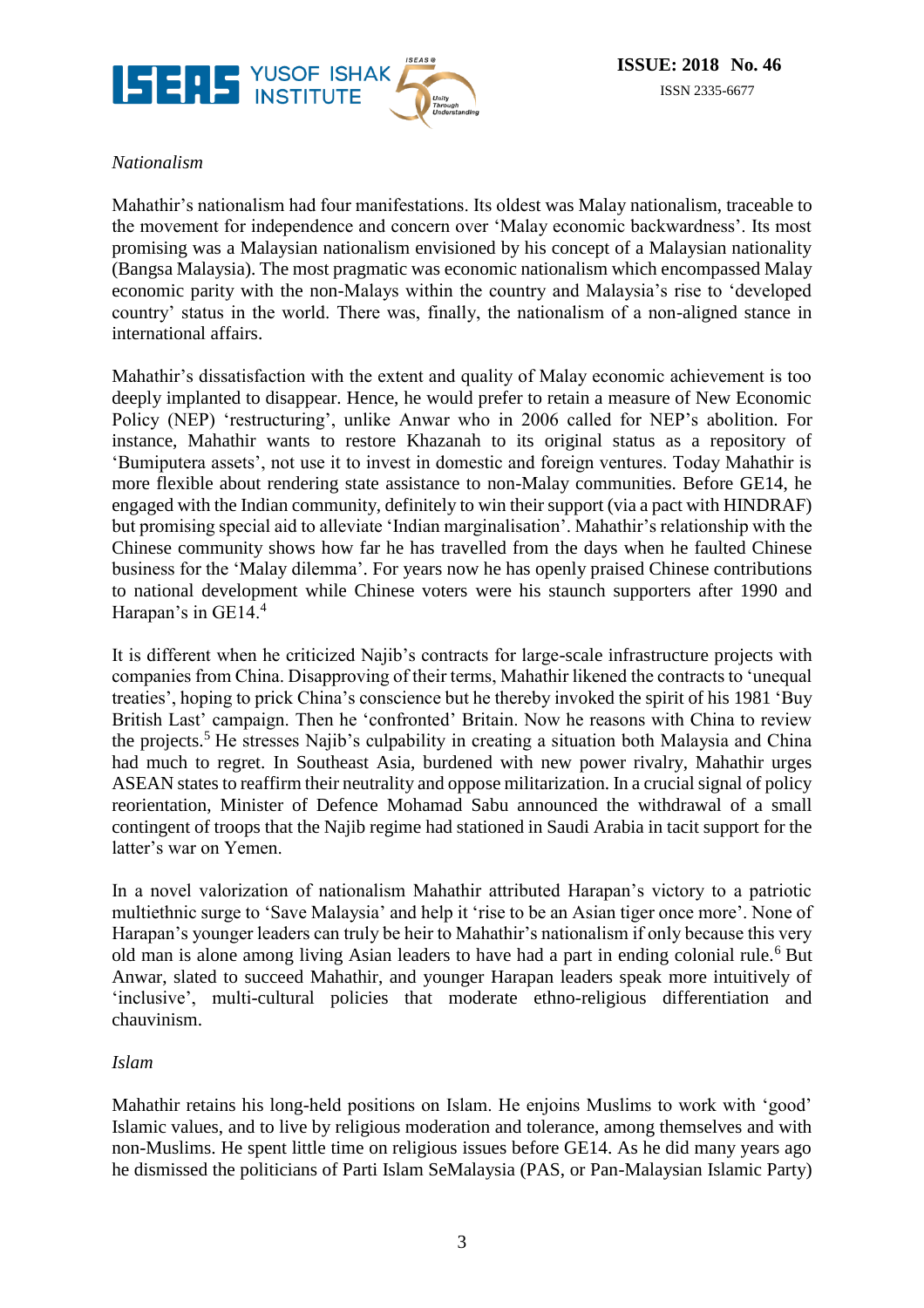

for 'using religion for political purposes'. This time, he was scornful of PAS for spurning Harapan and tacitly aligning itself to UMNO. Mahathir partly used his discretionary power as prime minister to appoint to the Cabinet several leaders of Parti Amanah Nasional (Amanah, or National Trust Party), the Harapan party led by 'progressive' exiles from PAS. They, with Anwar and his Malay comrades of Parti Keadilan Rakyat (Keadilan, or People's Justice Party), will keep alive 'Mahathir's Islam' but add to it their Reformasi association of Islam with democracy, freedom, justice, and anti-corruption in contradistinction to the religious conservatism of PAS, UMNO, and some Muslim organizations, official or otherwise.

#### *Capitalism*

Mahathir's thoughts on capitalism were focused on major economic issues. In the 1980s he tackled public sector inefficiency, heavy industrialization, and recession. In the 1990s he confronted the irrationality of financial markets and again recession. One could characterize his Malaysia Incorporated policy as 'pragmatic dirigisme', inspired by the 'East Asian model of development'. For him, Malaysia Inc. had a workable state-market balance that was disrupted by currency speculators in 1997. He intends to keep the 'pro-business' stance of Malaysia Inc. to spur domestic investment, attract foreign capital, and expand trade. Mahathir has seen Malaysian capitalism rise with the 'East Asian miracle', fall with the 'East Asian meltdown', and weakened by 'kleptocracy'. His primary task is to manage his inherited 'debt crisis'. He will recall the thrift, fiscal discipline, and austerity which he and then Minister of Finance Daim Zainuddin used to reduce the government's external debt during the difficult mid-1980s. He has neither time nor resources to launch new economic initiatives comparable in scale to those of his first premiership. He hinted at a revival of the 'National Car' but his proposal met criticism in public and within Harapan.

While he conceives of his mission as ameliorative  $-$  'to get the economy back on track'  $-$  he may inventively modify the investment regime to spark a new trend of rapid growth as he did by boldly suspending NEP restructuring requirements in 1986 and improving investmentfriendly policies to attract East Asian manufacturing capital in the post-Plaza Accord years. Other Harapan leaders do not share Mahathir's dirigiste predilections but the peculiarities of Malaysian political economy preclude their choice of radical neoliberal policies. Their ideal would be market-based capitalism disciplined by transparency, accountability, good governance, and the exclusion of politics from business. They would temper such an economic regime with 'social justice', minimum wage and need-based affirmative action, say, to produce the 'humane economics' Keadilan advocated in its 2008 election campaign.<sup>7</sup>

#### *Populism*

Few things moved Mahathir recently as much as his 'bonding' with the dissident masses he met before GE14. He admired the BERSIH 4 and BERSIH 5 protesters, regretting that the protests could not quickly throw out Najib and UMNO-BN the way that large demonstrations ousted corrupt leaders elsewhere. In his imaginary the definitive mass uprising against unjust rule was the 1946 anti-Malayan Union movement. As Prime Minister he only attended staged mass events. In contrast, his participation in the BERSIH and election rallies was not patronizing or manipulative. He used to deride as 'anarchists' the young Reformasi people who demonstrated against him. But the BERSIH protesters genuinely awed him by keeping their rallies organized, orderly, and clean!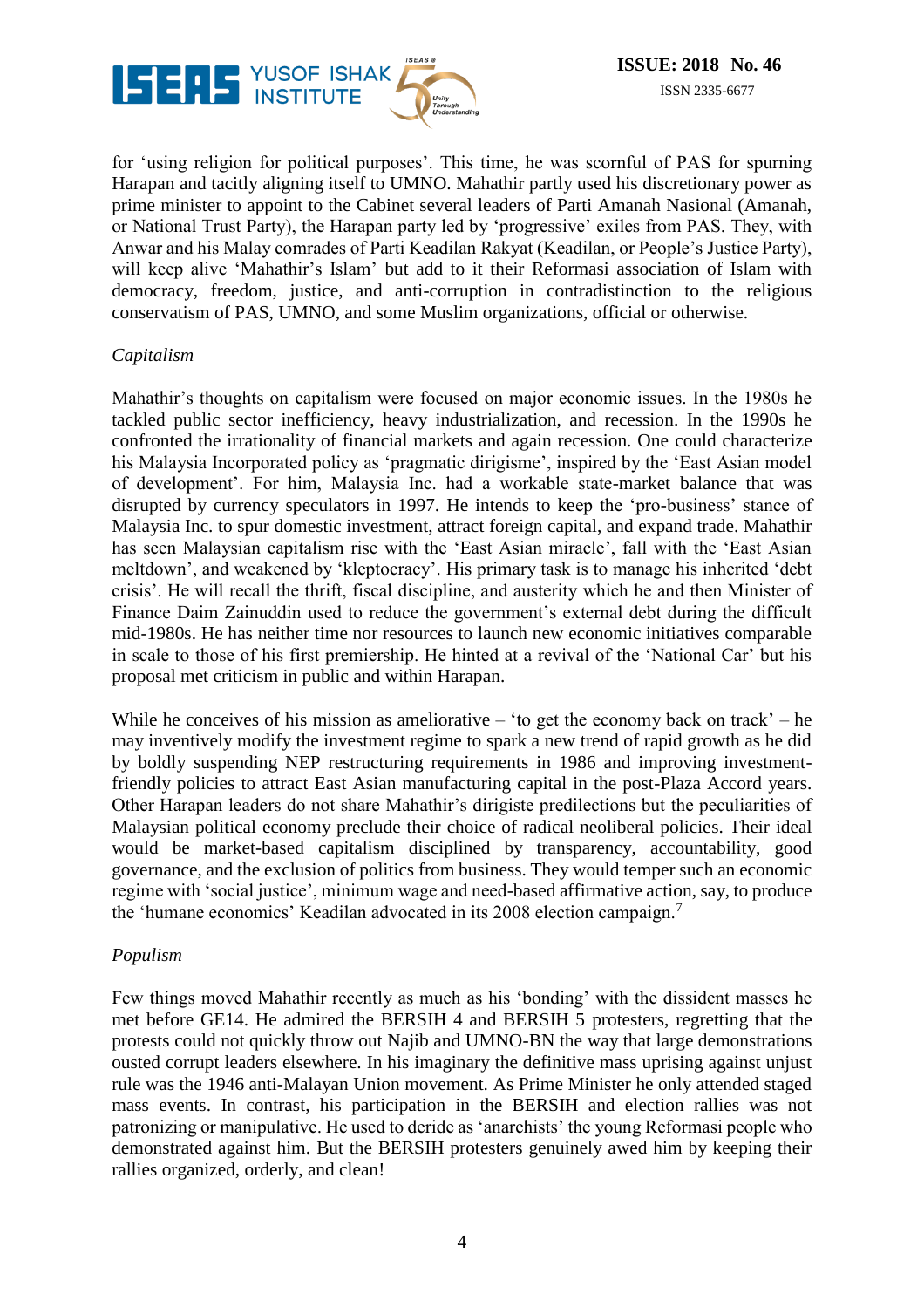

Mahathir had enough of his old populist self to sense that, in fighting a corrupt and repressive regime, the dissident masses were remaking their society. When he addressed the BERSIH 5 crowds, he could have said that they belonged to his Bangsa Malaysia. He did not perhaps because too many people conflated Vision 2020 with an economistic dream of development. Anwar might advance this populist strand of Mahathirism because Anwar in prison had gone further than anyone else in imagining anew nation and society along non-ethnic lines.

Before GE14, Mahathir had a few reenactments of his old brushes with monarchy. A few Malay rulers openly showed disdain for him. Mahathir remained as defiant of them as he did in the 1983-84 Constitutional crisis. As before he now insists that the monarchy must not exceed its constitutional position and powers.

#### *Authoritarianism*

Mahathir's most unexpected and remarkable departure from Mahathirism is his antiauthoritarian turn. After their 'meeting of reconciliation' on 5 September 2016, Anwar said that 'Mahathir has embraced the reform agenda'. Here, not philosophizing but frustration was the true catalyst of Mahathir's 'embrace'. He had counselled Najib to leave office; urged UMNO to replace its leader; asked Parliament to move a vote of no confidence in the Prime Minister; launched a nationwide million-signature petition for Najib's resignation; and appealed to the Council of Rulers to remove Najib – to no avail. He railed at Najib's use of state institutions to repress dissidents who challenged him over the 1MDB and other financial scandals. He was gratified to be accepted by oppositionists and dissidents, some of whom he had previously imprisoned. Mahathir's new bonds taught him to value the basic parameters for checking the abuse of power and protecting civil liberties and human rights: genuine separation of powers, the rule of law, non-partisan state institutions, and freedom of the mass media.

True to Harapan's Manifesto, Mahathir's administration has fostered a more democratic and freer political environment by withdrawing politically motivated suits or overturning unjust verdicts against dissidents; repealing several repressive laws; and permitting a much freer media.

It has removed allegedly partisan occupants of several high positions. The previous Attorney-General, Chief Justice, MACC Director, Treasury Secretary-General and Governor of Bank Negara (the central bank) with fresh, highly qualified, and reputedly non-partisan appointees.<sup>8</sup> Several senior officers of government linked corporations or government linked investment corporations resigned or were otherwise required to leave, evidently for allowing themselves to be Najib's 'political instruments'. In all, the administration terminated 17,000 'political appointments' and closed some agencies as part of its institutional rationalisation.

When he was first prime minister, Mahathir introduced bureaucratic reform. His objective was to improve public sector performance, not combat corruption. This time Mahathir wants expressly to reform a government that in his view had become 'several layers deep' in corruption. He is enforcing institutional 'cleansing' at a pace and on a scale not seen before. To public approval, his administration has attacked impunity for corruption in high places, above all by resuming the official investigation of 1MDB (which was suspended by the previous Attorney-General) with the cooperation of foreign jurisdictions. The police raided the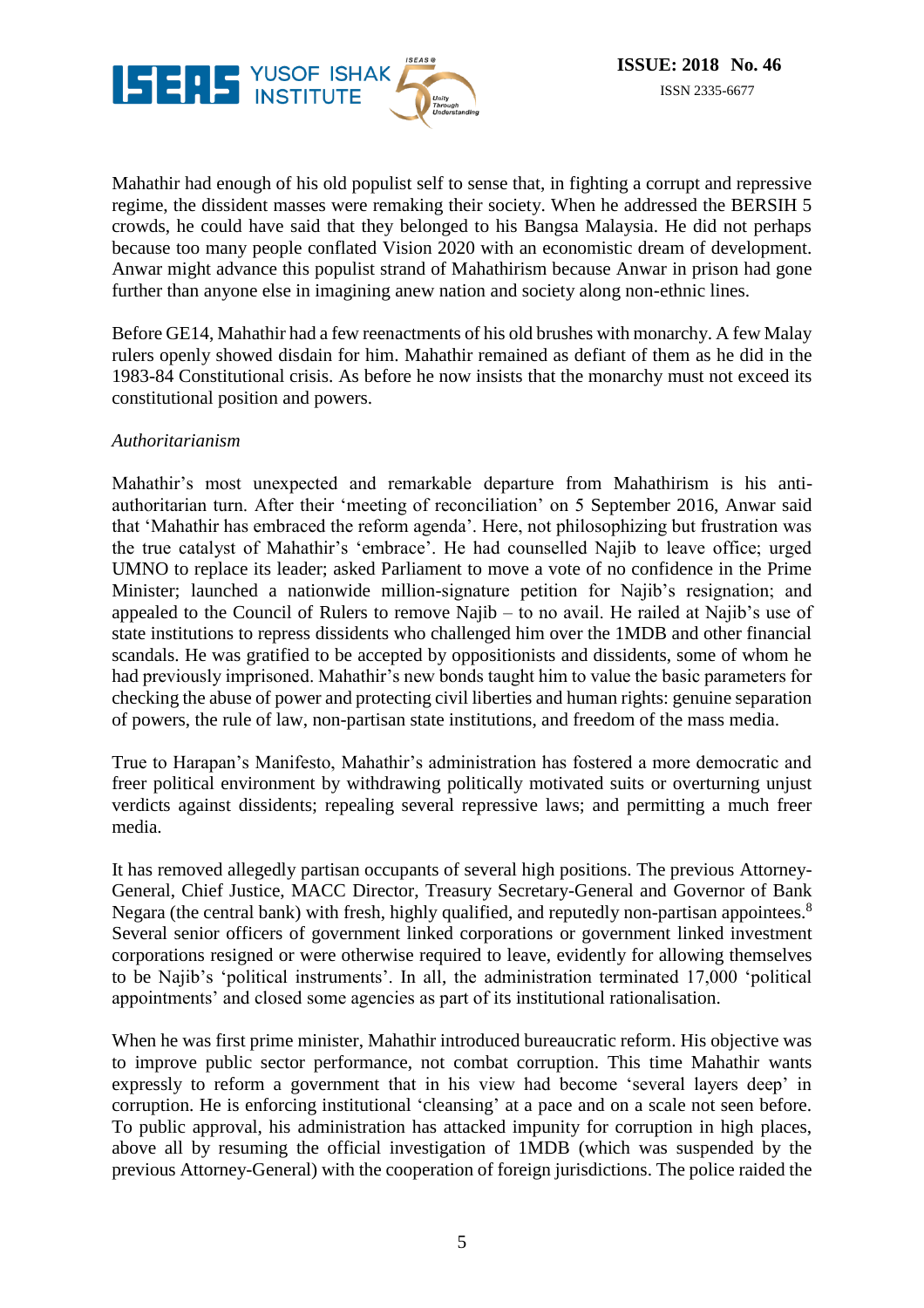

Najib clan's residences and seized an unimaginably large cache of cash, expensive jewellery, and luxury handbags and watches. As of mid-August 2018, Najib has been charged with criminal breach, corrupt abuse of power, and money laundering – seven charges all traceable to 1MDB, albeit involving for now an almost negligible bit of the overall 1MDB funds. The Malaysian Anti-Corruption Commission (MACC) has frozen 408 individual and/or corporate bank accounts (some belonging to UMNO and BN parties) suspected of receiving money originating in 1MDB.

Mahathir's campaign of democratic and institutional reform requires time and effort to produce lasting results. In principle, Harapan's reformers should be motivated to sustain and advance what Mahathir has begun.

## **CONCLUSION**

The meaning(s) of Mahathirism shifted with social changes and political conflicts. That was true for Mahathir's first premiership, and holds for the second as some notes on the 'return of Mahathirism' here might suffice to conclude. First, Mahathir may recycle some components of Mahathirism, not because he had 'never changed' in his career,<sup>9</sup> but because he does not have the time to reinvent his ideology substantially. Second, it is plausible that Mahathirism will show some changes that correspond to Mahathir's present tasks and Harapan's political re-alignments and ideological reinvention. Third, the grand ideological construct of his former nationalist-capitalist project cannot be replicated inasmuch as the project cannot be resurrected to its former scope. And, finally, Mahathir's most critical departure from his old ideology carries this supreme irony of the new Mahathirism: the original target of Reformasi has become its spearhead.

<sup>1</sup> Khoo Boo Teik, *Paradoxes of Mahathirism: An Intellectual Biography of Mahathir Mohamad*, Kuala Lumpur, Oxford University Press, 1995.  $\overline{a}$ 

<sup>2</sup> On the nationalist-capitalist project, see Khoo Boo Teik, *Beyond Mahathir: Malaysian Politics and its Discontents*, London and New York, Zed Books, 2003.

<sup>3</sup> See Barry Wain, *Malaysian Maverick: Mahathir Mohamad in Turbulent Times*, Houndmills, Basingstoke, Hampshire, Palgrave Macmillan, 2009.

<sup>&</sup>lt;sup>4</sup> 'Our country is what it is today because of the contribution from the business community, especially the Chinese community because they are dynamic in many ways' (Mahathir, quoted in Danial Dzulkifly, 'You helped make Malaysia what it is today, PM tells businessmen, Chinese chamber', *The Malaysian Insight*, 20 July 2018, [https://www.malaymail.com/s/1654207/you-helped-make-malaysia](https://www.malaymail.com/s/1654207/you-helped-make-malaysia-what-it-is-today-pm-tells-businessmen-chinese-cham)[what-it-is-today-pm-tells-businessmen-chinese-cham\)](https://www.malaymail.com/s/1654207/you-helped-make-malaysia-what-it-is-today-pm-tells-businessmen-chinese-cham).

<sup>&</sup>lt;sup>5</sup> Pooi Koon [Chong,](https://www.bloomberg.com/authors/AP-G3MNl-l0/pooi-koon-chong) 'Malaysia's Problem: How to cut a Better Economic Deal With China', *Bloomberg*, 25 July 25 2018, [https://www.bloomberg.com/news/articles/2018-07-24/mahathir](https://www.bloomberg.com/news/articles/2018-07-24/mahathir-pushes-back-against-china-for-better-economic-deals)[pushes-back-against-china-for-better-economic-deals.](https://www.bloomberg.com/news/articles/2018-07-24/mahathir-pushes-back-against-china-for-better-economic-deals)

<sup>6</sup> I thank Takashi Shiraishi for this point.